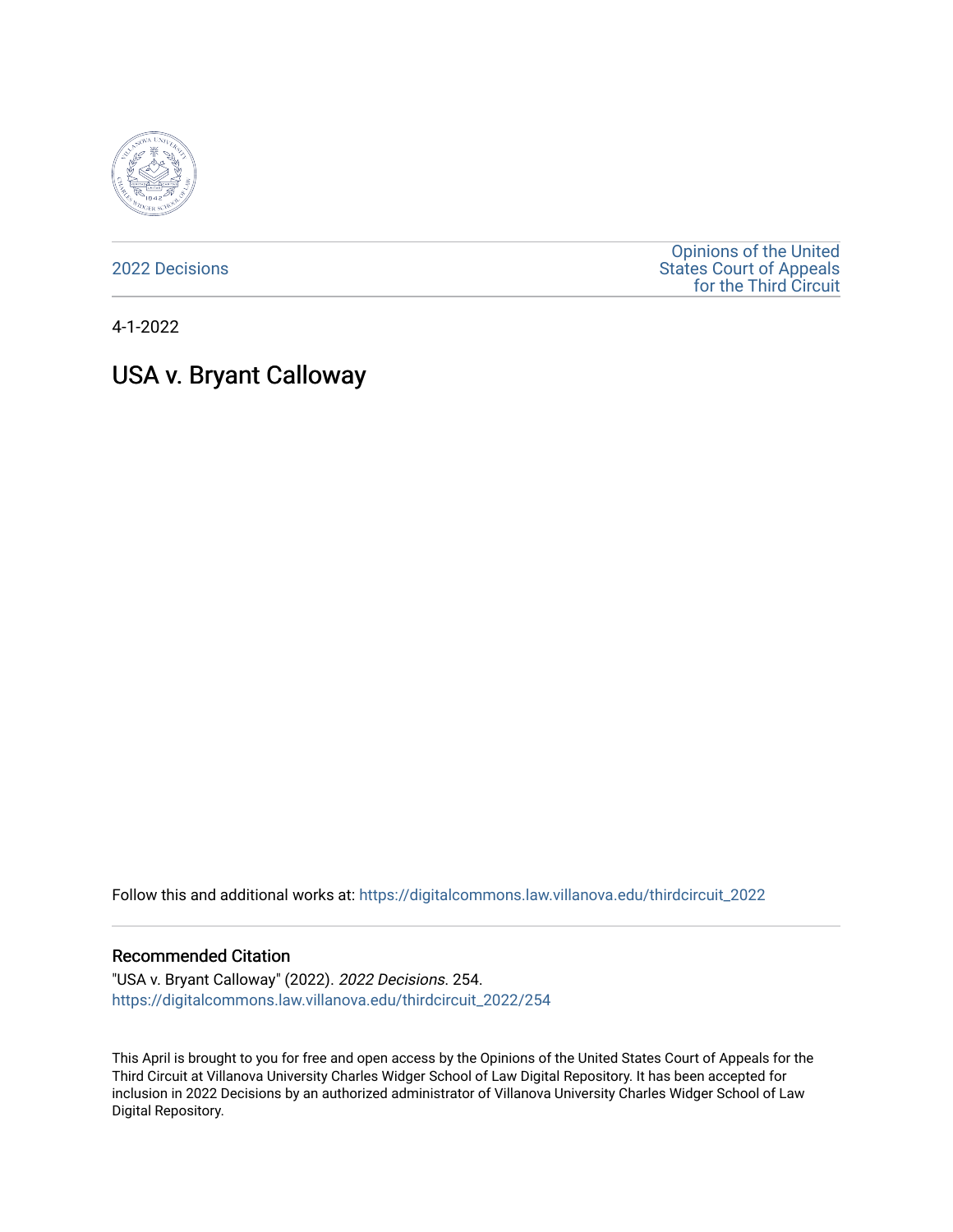## **NOT PRECEDENTIAL**

## UNITED STATES COURT OF APPEALS FOR THE THIRD CIRCUIT

 $\frac{1}{2}$ 

No. 20-1124  $\overline{\phantom{a}}$ 

#### UNITED STATES OF AMERICA

v.

BRYANT CALLOWAY, Appellant

 $\frac{1}{2}$ 

Appeal from the United States District Court for the Eastern District of Pennsylvania (D.C. No. 2-17-cr-00518-001) District Judge: Honorable Juan R. Sanchez

 $\overline{\phantom{a}}$  , where  $\overline{\phantom{a}}$ 

Submitted Under Third Circuit L.A.R. 34.1(a) March 31, 2022

 $\frac{1}{2}$ 

Before: CHAGARES, Chief Judge, SHWARTZ, Circuit Judge, and ROSENTHAL, District Judge.[\\*](#page-1-0)

> (Filed: April 1, 2022)  $\overline{\phantom{a}}$

> > OPINION[\\*\\*](#page-1-1)  $\frac{1}{2}$

<span id="page-1-0"></span><sup>\*</sup> Honorable Lee H. Rosenthal, Chief U.S. District Judge for the Southern District of Texas, sitting by designation.

<span id="page-1-1"></span><sup>\*\*</sup> This disposition is not an opinion of the full Court and, pursuant to I.O.P. 5.7, does not constitute binding precedent.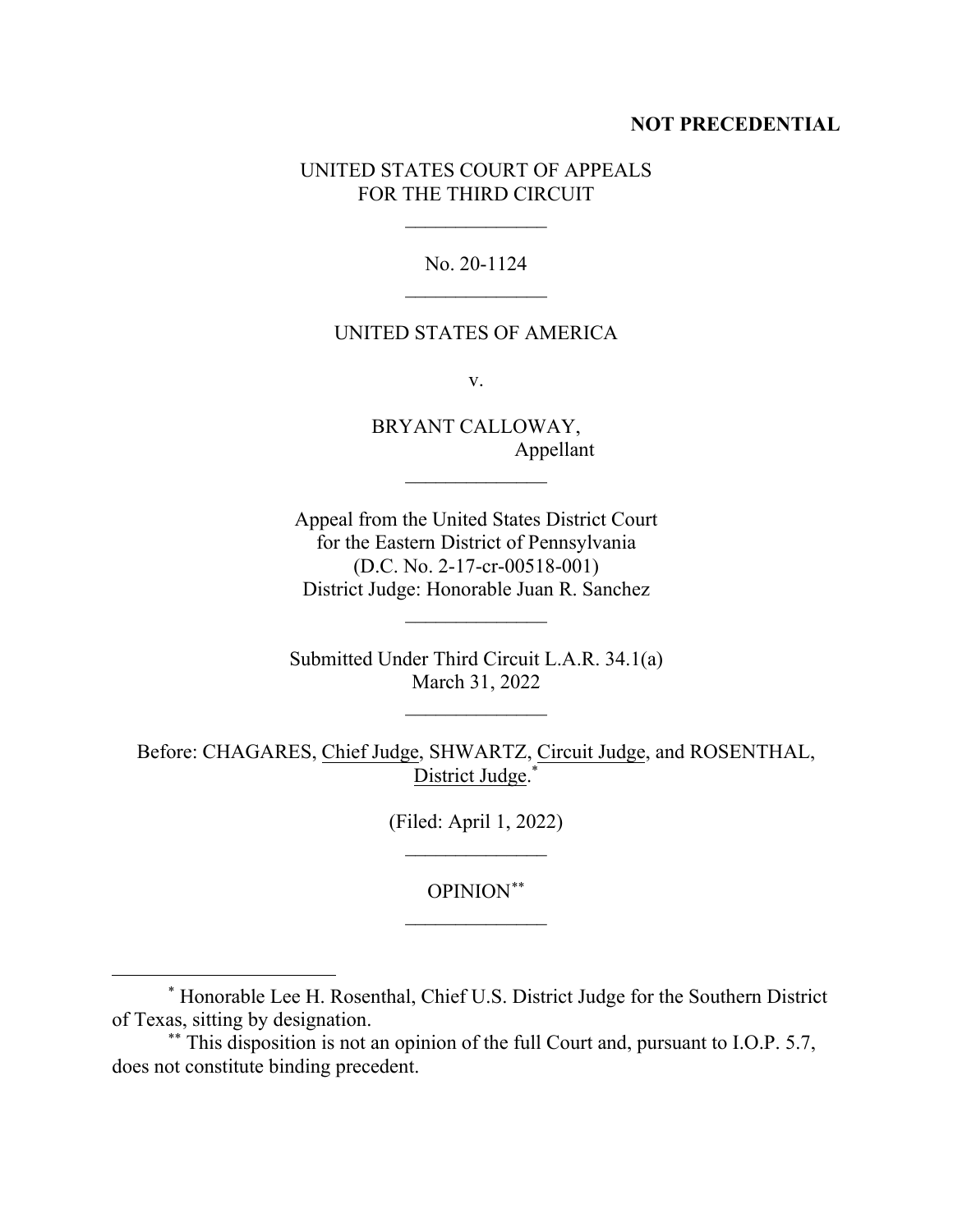#### SHWARTZ, Circuit Judge.

Bryant Calloway was convicted of, among other things, murder in relation to a drug trafficking crime. He appeals, arguing that (1) the Government presented perjurious testimony to the grand jury, and (2) the District Court improperly restricted his recross examination of two witnesses. Because these arguments are meritless, we will affirm.

I

Two rival crews distributed crack cocaine within a few blocks of each other in the Mill Creek neighborhood of West Philadelphia. One crew operated in and around the "Pit" (a sunken basketball court), and the other crew operated in and around the "Grounds" (a public playground). Calloway, a member of the Pit crew, wished to expand his crack distribution into the Grounds. To that end, Calloway and an associate opened fire on Brian Littles ("the Victim") and Clayton Roberts, two members of the Grounds crew who were selling crack cocaine at the Grounds. The Victim was killed.

A grand jury indicted Calloway for, among other things, conspiracy to distribute crack cocaine and the murder of the Victim in connection with a drug trafficking crime. Federal agents and civilian witnesses, including Valdo Guilford, testified before the grand jury. Guilford testified that he saw Calloway entering the Grounds the night of the murder, heard gunshots, saw Calloway fleeing the Grounds with a gun after the gunshots, and that Calloway later confessed to him that he had killed the Victim.

At trial, Guilford and nineteen other witnesses testified.Defense counsel sought to recross two witnesses, Guilford and Roberts, but the District Court denied recross of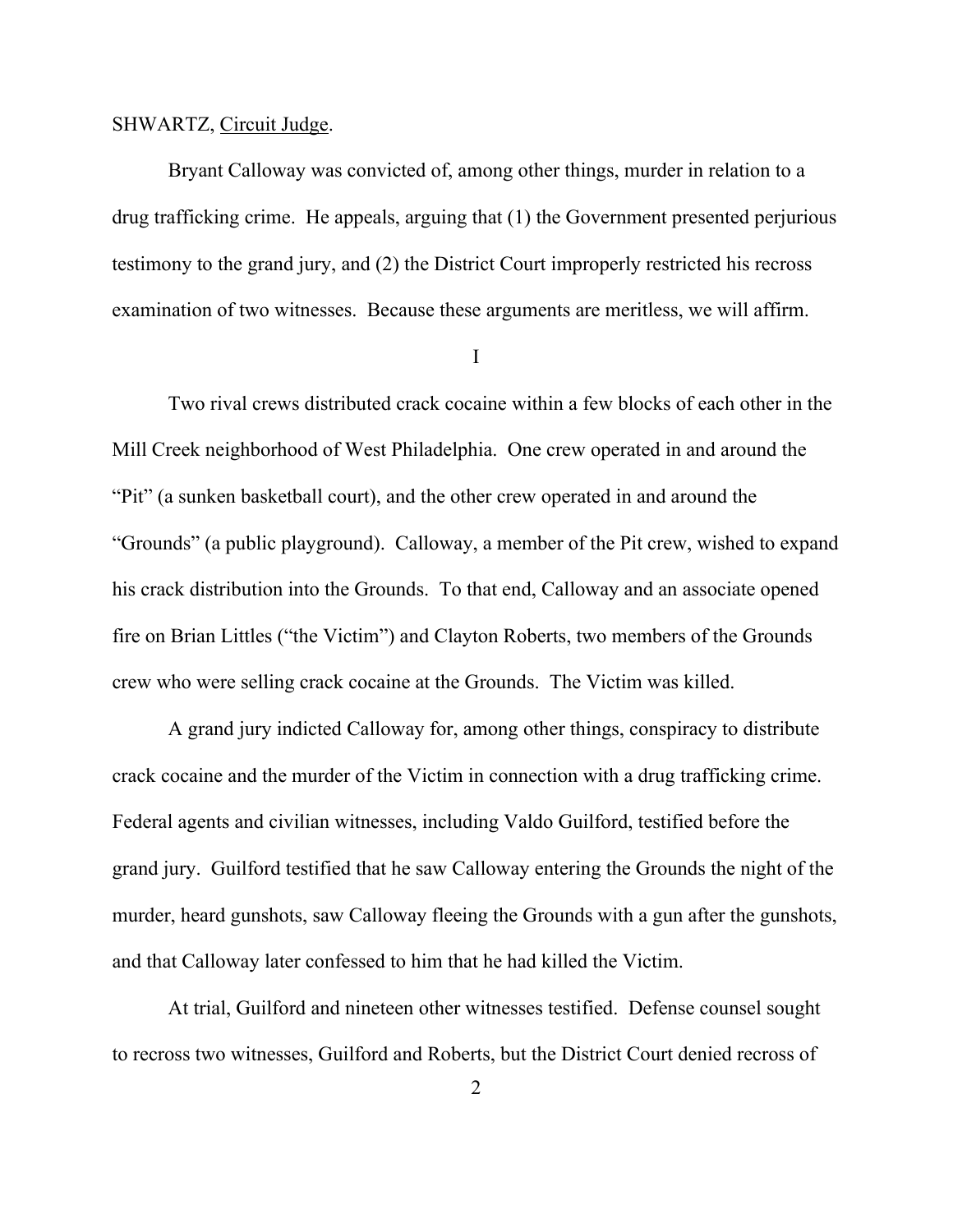Guilford and permitted only one question on recross of Roberts. The jury convicted Calloway on all counts**,** and the Court sentenced him to life in prison plus twenty years' imprisonment.

Calloway appeals.

### $II<sup>1</sup>$  $II<sup>1</sup>$  $II<sup>1</sup>$

Calloway argues that (1) the Government presented perjurious testimony to the

grand jury; and (2) the District Court improperly restricted Calloway's recross of

Guilford and Roberts at trial. We address each argument in turn.

 $A^2$  $A^2$ 

Knowingly presenting perjurious testimony to the grand jury constitutes

prosecutorial misconduct. United States v. Soberon, 929 F.2d 935, 940 (3d Cir. 1991). A

petit jury's guilty verdict, however, renders harmless such misconduct. United States v.

Console, 13 F.3d 641, 672 (3d Cir. 1993). This is because

[a]ny prosecutorial misconduct before [a] grand jury ha[s] the theoretical potential to affect the grand jury's determination whether to indict [a] . . . defendant[] for the offenses with which [he was] charged. But [a] petit jury's subsequent guilty verdict means not only that there was probable cause to

<span id="page-3-0"></span><sup>&</sup>lt;sup>1</sup> The District Court had jurisdiction pursuant to 18 U.S.C.  $\S$  3231. We have jurisdiction pursuant to 28 U.S.C. § 1291.

<span id="page-3-1"></span><sup>&</sup>lt;sup>2</sup> Calloway did not raise his perjurious testimony claim before the District Court. As a result, we review it for plain error. See United States v. James, 955 F.3d 336, 344 n.7 (3d Cir. 2020), cert. denied, 141 S. Ct. 329 (2020). To demonstrate plain error, an appellant must prove that  $(1)$  there was an error,  $(2)$  "the error was 'plain' at the time of appellate consideration," and (3) "the error affected substantial rights." Gov't of V.I. v. Rosa, 399 F.3d 283, 293 (3d Cir. 2005). An error that "does not affect substantial rights" is a "harmless error" and "shall be disregarded." United States v. Olano, 507 U.S. 725, 731 (1993) (quoting Fed. R. Crim. P. 52(a)).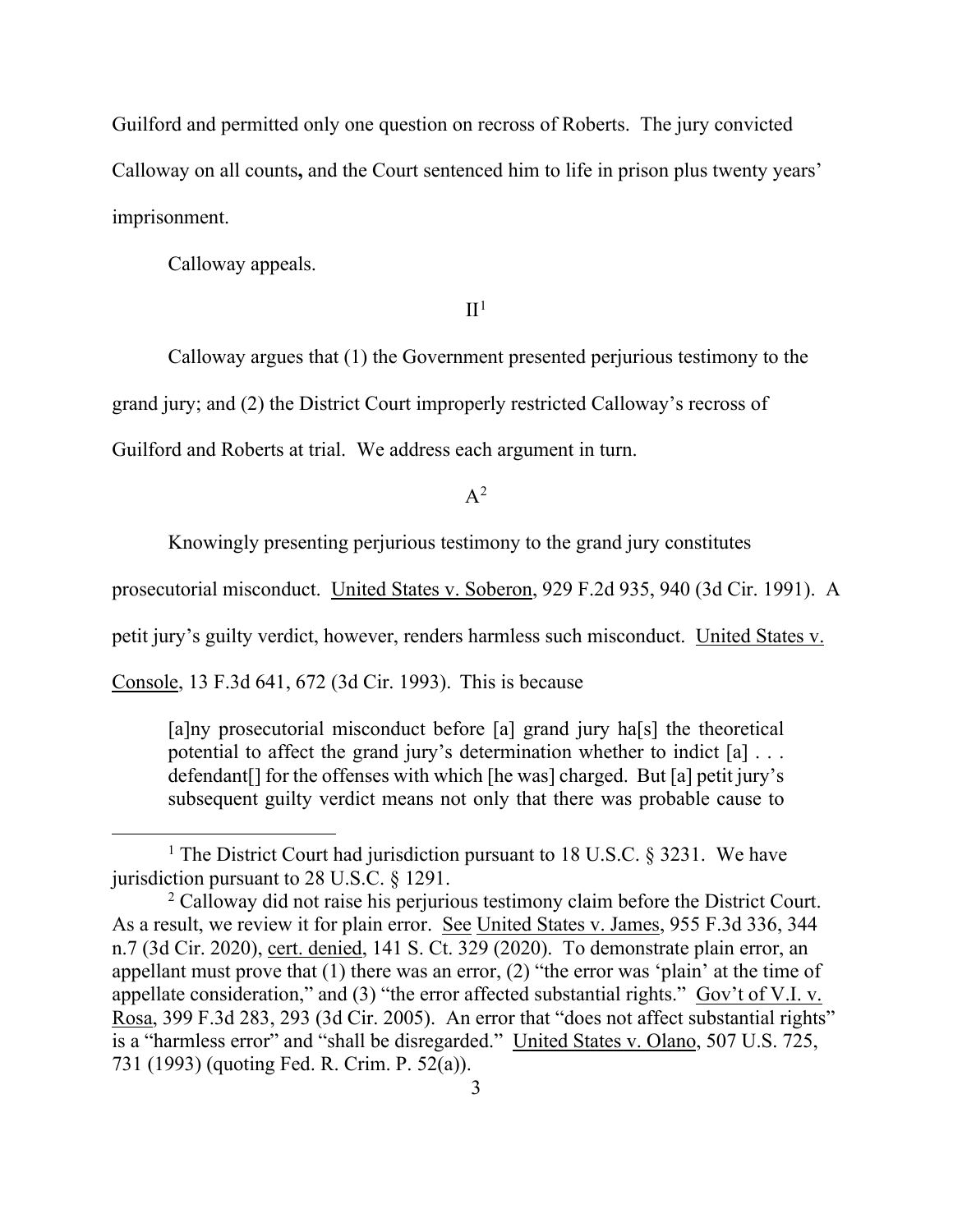believe that the defendant  $\lceil \cdot \sqrt{|\cdot|} \cdot \sqrt{|\cdot|} \rceil$  as charged, but also that  $\lceil \cdot \sqrt{|\cdot|} \cdot \sqrt{|\cdot|} \rceil$ fact guilty as charged beyond a reasonable doubt. Measured by [a] petit jury's verdict, then, any error in [a] grand jury proceeding connected with [a] charging decision [i]s harmless beyond a reasonable doubt.

Id. (citation and quotation marks omitted). Here, a petit jury convicted Calloway after hearing testimony from twenty witnesses.<sup>[3](#page-4-0)</sup> The petit jury's guilty verdict renders harmless Guilford's allegedly perjurious grand jury testimony.

There are "isolated exceptions to the harmless-error rule," but none applies here. Bank of Nova Scotia v. United States, 487 U.S. 250, 256-57 (1988). The Supreme Court has recognized structural error in the grand jury context only when race or sex discrimination occurred in grand jury selection. See Vasquez v. Hillery, 474 U.S. 254, 263 (1986) (race); Ballard v. United States, 329 U.S. 187, 193 (1946) (women); see also United States v. Harmon, 833 F.3d 1199, 1204 (9th Cir. 2016) (excluding grand jurors based on race or sex is the "only identified structural error" related to grand jury practice). There is no assertion that the grand jury selection process here was improper.

Some appellate courts have also concluded that there is structural error when "the prosecutor's conduct . . . amount[s] to a knowing or reckless misleading of the grand jury

<span id="page-4-0"></span><sup>&</sup>lt;sup>3</sup> Other witnesses corroborated Guilford's testimony. Roberts, an eyewitness to the shooting, identified Calloway as the shooter. Ballistics evidence from the crime scene matched a firearm recovered from a house associated with Calloway. The leader of the Grounds crew testified that he repeatedly denied Calloway's requests to expand distribution into the Grounds and admitted that he orchestrated an attack on Calloway in retaliation for Calloway's murder of the Victim. Finally, Calloway's own actions towards Guilford in prison, calling him a "rat" and "hot" in front of fellow inmates the morning of Guilford's trial testimony, are consistent with the actions of a guilty man. Thus, sufficient evidence supports Guilford's account and the petit jury's verdict.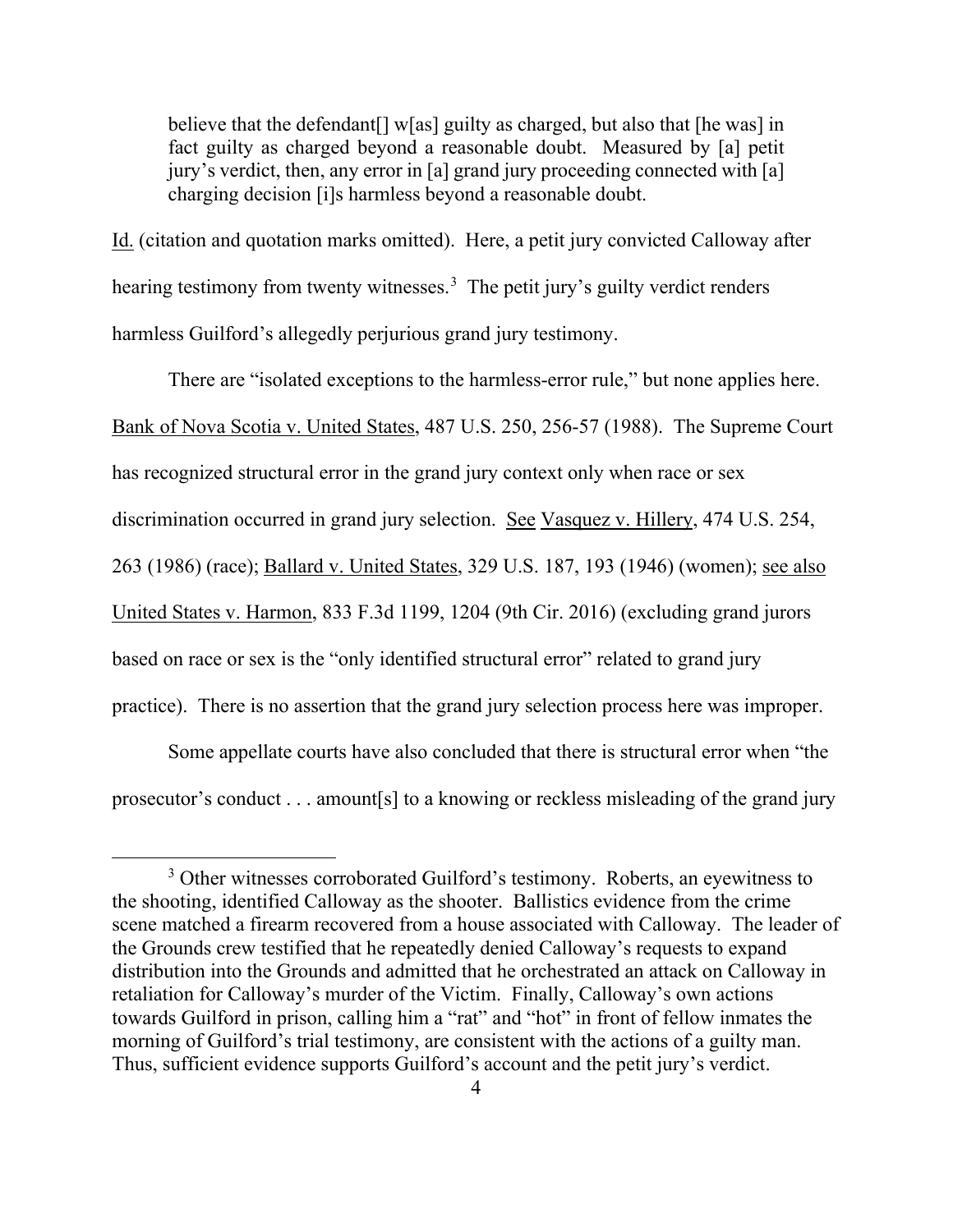as to an essential fact," United States v. Lombardozzi, 491 F.3d 61, 79 (2d Cir. 2007) (citation and quotation marks omitted), or when "the prosecutor engage[s] in flagrant or egregious misconduct which significantly infringe[s] on the grand jury's ability to exercise independent judgment," United States v. Lopez-Gutierrez, 83 F.3d 1235, 1245 (10th Cir. 1996) (quotation marks omitted). [4](#page-5-0)

Even assuming our Court recognized these exceptions, Guilford's allegedly perjurious grand jury testimony does not implicate them. First, the essential facts from Guilford's grand jury testimony tracked his trial testimony: (1) Guilford purchased crack cocaine from Calloway; (2) Guilford saw Calloway cook crack cocaine at a house on Funston Street; (3) Calloway told Guilford he wanted to sell crack cocaine in the Grounds; (4) Calloway told Guilford the Grounds crew would have to "get down or lay down," SA151-52, A469; (5) Guilford saw Calloway enter the Grounds the night of the murder; (6) Guilford heard gunshots and then saw Calloway "trot[ting]" from the Grounds with a gun, SA166; (7) Calloway confessed to Guilford that he killed the Victim; and (8) Guilford witnessed a member of the Grounds shoot Calloway in retaliation. Second, Calloway's belief that Guilford's testimony was incredible or inconsistent does not make it perjurious.<sup>[5](#page-5-1)</sup> See United States v. Rose, 215 F.2d 617, 622

<span id="page-5-0"></span><sup>&</sup>lt;sup>4</sup> Cf. Harmon, 833 F.3d at 1204  $\&$  n.7 (holding no structural error occurred when the "intentional misconduct by the prosecution goes to a witness's credibility," as opposed to an "essential fact").

<span id="page-5-1"></span> $5$  Nor are Calloway's arguments persuasive. First, the fact that Guilford saw Calloway enter the Grounds from the south (the direction of the Pit does not mean that Calloway did not then circle the Grounds, locate the Victim, and shoot at the Victim from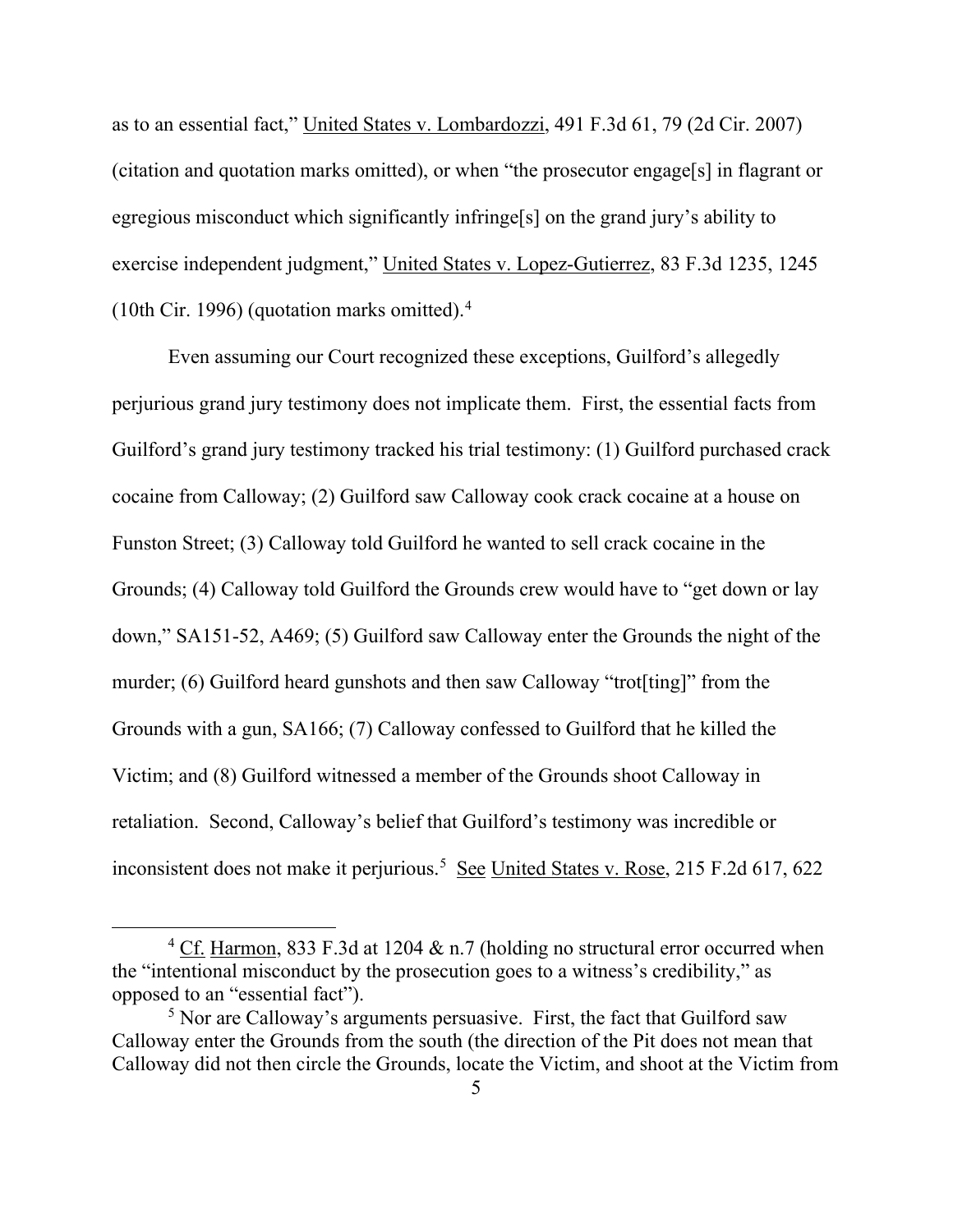(3d Cir. 1954) ("Perjury is the willful, knowing and corrupt giving, under oath, of false testimony material to the issue or point of inquiry."). Third, Calloway has provided no evidence from which we can conclude that the Government knowingly or recklessly permitted Guilford to falsely testify on an essential fact before the grand jury. Thus, even if we adopted the exceptions to the general rule that the petit jury's guilty verdict renders false, inaccurate, or contradictory grand jury testimony harmless, Calloway has not shown that any of those exceptions apply.

For these reasons, Calloway's grand jury argument fails.<sup>[6](#page-6-0)</sup>

 $B<sup>7</sup>$  $B<sup>7</sup>$  $B<sup>7</sup>$ 

The District Court did not abuse its discretion in limiting Calloway's recross of

Guilford and Roberts. The Confrontation Clause of the Sixth Amendment guarantees

that "[i]n all criminal prosecutions, the accused shall enjoy the right . . . to be confronted

north to south, consistent with the ballistics evidence. Second, the fact that Calloway is obese does not mean that he is incapable of "trot[ting]" from the scene of a crime. Third, the fact that Guilford did not hide after hearing gunshots is not unfathomable given Guilford's participation in Mill Creek drug activity. Fourth, the fact that Calloway spoke to Guilford—someone who purchased crack cocaine from Calloway several times per week for redistribution**—**about the Pit crew's operations, bragged to him about killing a rival gang member and cooked crack cocaine in front of him at the Funston Street house is conceivable. In short, Calloway has not shown that any of this testimony was so incredible that the prosecutor should have known it was perjurious.

<span id="page-6-0"></span> $6$  Because Calloway's grand jury challenge fails on its merits, we need not address whether it was untimely under Federal Rule of Criminal Procedure 12.

<span id="page-6-1"></span><sup>7</sup> We review "[l]imitations that a district court place[ed] on []examination [at trial]" for "abuse of discretion." United States v. Mussare, 405 F.3d 161, 169 (3d Cir. 2005). "The exercise of the [district] court's discretion necessarily operates not as a hard and fast rule, but according to the actual development of the case." United States v. Riggi, 951 F.2d 1368, 1375 (3d Cir. 1991).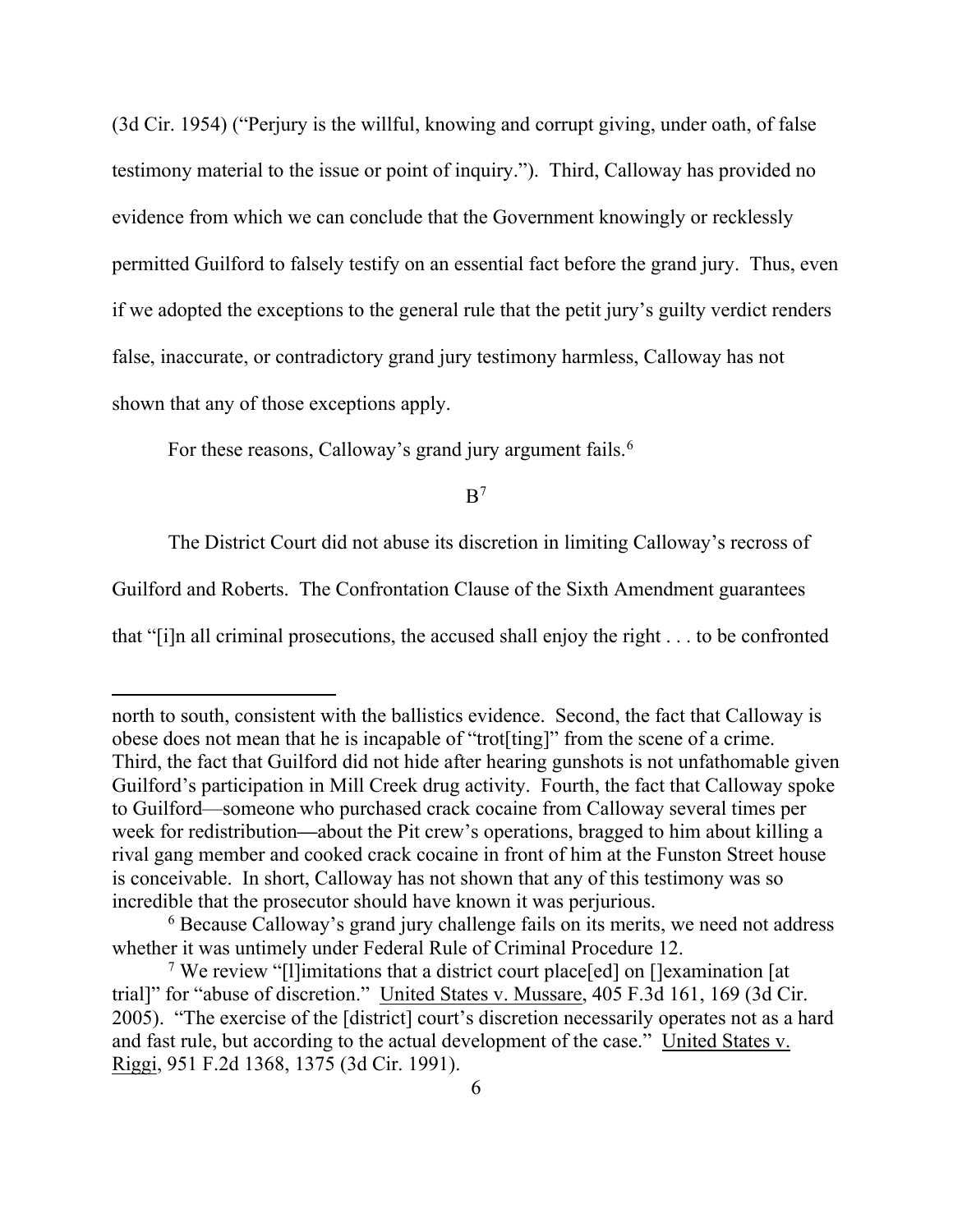with the witnesses against him," U.S. Const. amend. VI, and this "guarantees the right of a criminal defendant to confront witnesses for the purpose of cross-examination," United States v. Mussare, 405 F.3d 161, 169 (3d Cir. 2005). The Confrontation Clause also guarantees the right to recross "[w]hen material new matters are brought out on redirect examination." United States v. Riggi, 951 F.2d 1368, 1375 (3d Cir. 1991). Thus, a district court abuses its discretion when it prohibits all recross and does not allow recross on "new matters" raised in redirect. Id. at 1374-76.

Here, the District Court did not abuse its discretion in limiting recross of Guilford or Roberts because the Government did not raise any new matter in its redirectexamination of those witnesses. With Guilford, defense counsel sought to ask about the timing of Guilford's cooperation with law enforcement to suggest that he fabricated testimony against Calloway to secure preferential treatment. This questioning, however, does not concern a new matter raised on redirect: (1) on direct, the Government established that Guilford met with agents after his 2014 arrest; (2) on cross, defense counsel established that Guilford met with agents "several times about this case," A545, including after his arrest**,** and that Guilford answered their questions truthfully; and (3) on redirect, Guilford confirmed that he met with agents on several occasions and they did not tell him what to say. Because Guilford's redirect testimony did not raise new matter,<sup>[8](#page-7-0)</sup>

<span id="page-7-0"></span><sup>&</sup>lt;sup>8</sup> The District Court denied defense counsel's request for expansive recross, explaining that the Government simply "rebutted or explained everything [defense counsel] brought on cross." A562. We agree and note that this case is unlike Riggi, since, rather than impose a blanket restriction on all recross at trial, 951 F.2d at 1375, the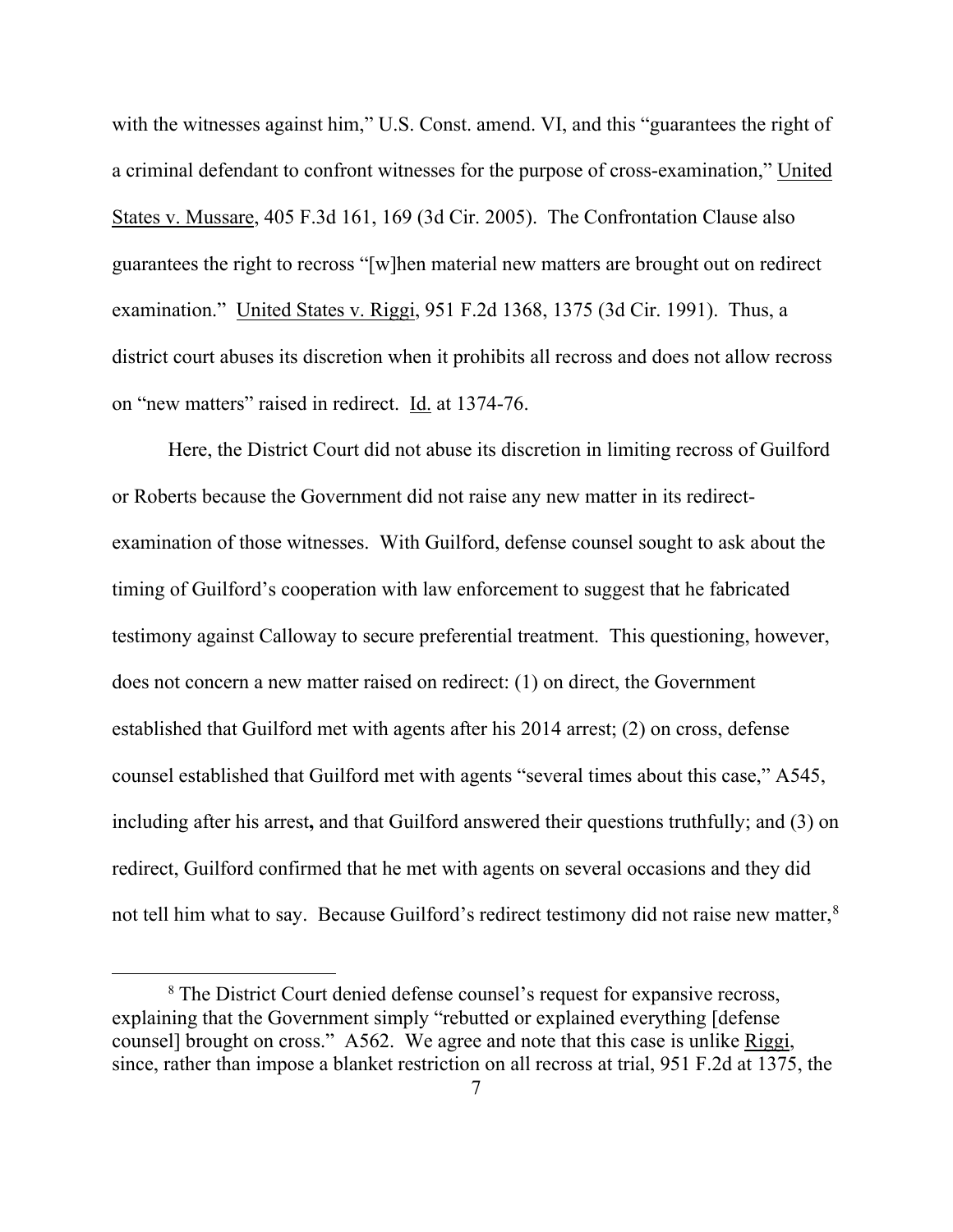recross examination was not warranted.

On recross, defense counsel sought to ask Roberts about his fear of members of his own crew. This, again, did not concern a new matter raised on redirect: (1) on direct, Roberts testified that he was initially not forthcoming about identifying Calloway as the shooter because he was "afraid for [his] life and [] family," A364; (2) on cross, defense counsel confirmed that Roberts did not immediately tell Frederick Porter, the leader of the Grounds, that Calloway was the shooter, and then defense counsel cut off Roberts when Roberts tried to explain why; (3) on redirect, Roberts explained that he told his brother-in-law, Robert Keen, instead of Porter because Keen was "more like family" and Roberts feared that Porter would demand acts of "retaliat[ion]," which Roberts did not want to do, A407-08. Thus, we agree with the District Court that redirect did not raise any new matter. Instead, redirect allowed Roberts to explain an answer that defense counsel prevented Roberts from providing on cross. [9](#page-8-0) Therefore, it was not an abuse of discretion for the District Court to allow only one question<sup>[10](#page-8-1)</sup> to Roberts on recross about his reason for not speaking with Porter.<sup>[11](#page-8-2)</sup>

Court considered defense counsel's specific requests.

<span id="page-8-0"></span><sup>&</sup>lt;sup>9</sup> To the extent defense counsel wished to recross Roberts about the specifics of his plea agreement (including who determines whether he is telling the truth), defense counsel probed that topic on cross and confirmed that it is the Government's decision alone whether to request a sentence reduction for Roberts. 10 On recross, defense counsel asked, "Are you telling us that you were afraid to

<span id="page-8-1"></span>tell the people you work with about what happened?" and Roberts responded, "Yes." A413.

<span id="page-8-2"></span><sup>&</sup>lt;sup>11</sup> Moreover, even if recross of either witness was improperly restricted, the restriction was harmless, see Riggi, 951 F.2d at 1376-78, because sufficient evidence